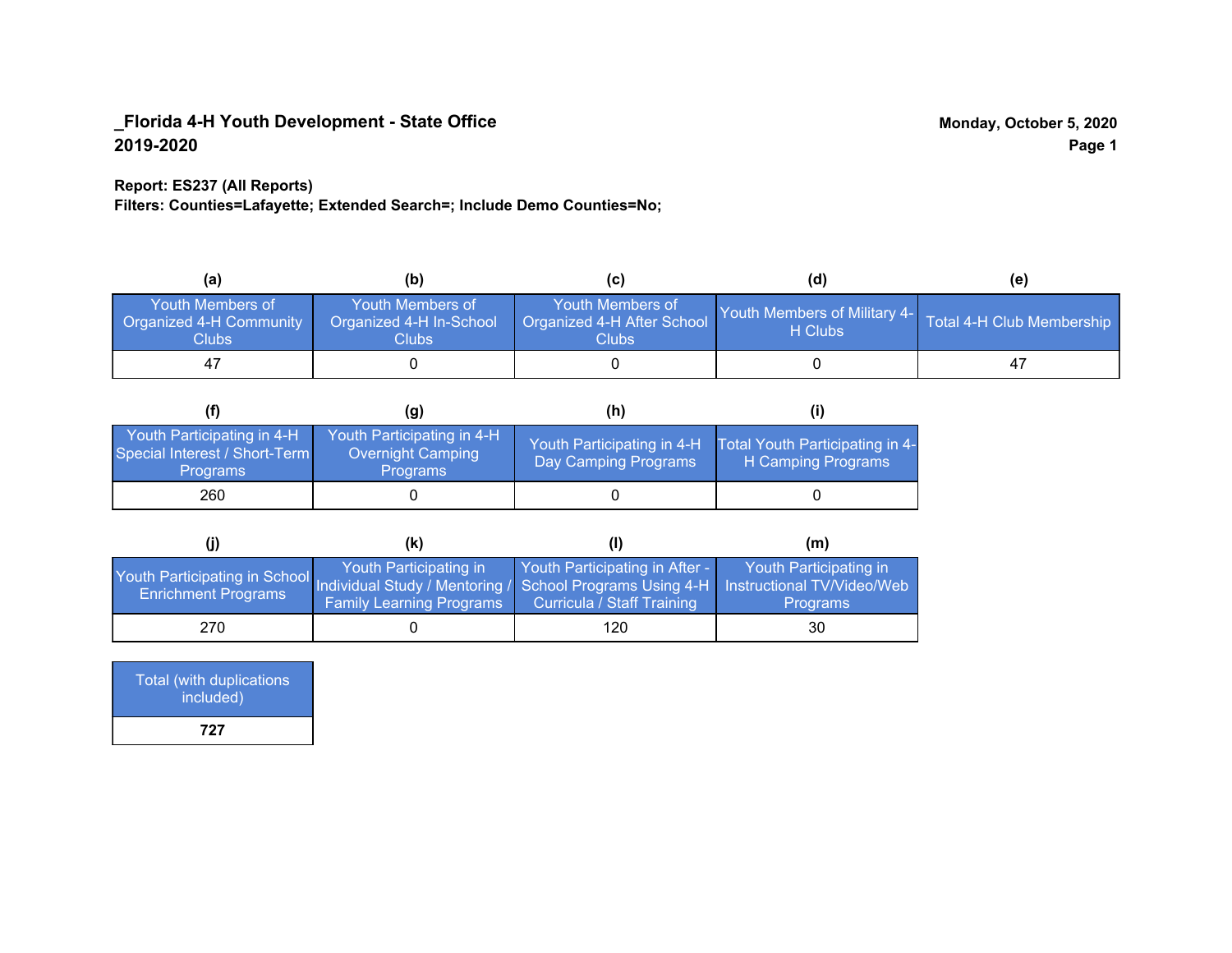**Report: ES237 (All Reports)**

**Filters: Counties=Lafayette; Extended Search=; Include Demo Counties=No;**

## **School Grade (duplications eliminated)**

| Kinder | 1st | 2nd | Brd | 4th | 5th | 6th | 7th | 8th | <b>9th</b> | 10th | $\vert$ 11th | $-12th$ | Post HS Not in School Special | Total |
|--------|-----|-----|-----|-----|-----|-----|-----|-----|------------|------|--------------|---------|-------------------------------|-------|
| 32     | 138 | 125 | 148 | 66  | 39  |     | 10  |     | 15         | 30   | 35           | -       |                               | 681   |

# **Gender of 4-H Youth Participants (duplications eliminated)**

| Male | Female | Total |
|------|--------|-------|
| 360  | 321    | 681   |

# **Place of Residence of 4-H Youth Participants (duplications eliminated)**

| l Farmi | Towns of under 10,000 and<br>rural non-farm | Towns and cities (10,000-<br>50,000), and their suburbs | Suburbs of cities of over<br>50,000 | Central cities of over 50,000 | Total |
|---------|---------------------------------------------|---------------------------------------------------------|-------------------------------------|-------------------------------|-------|
| 62      | 578                                         |                                                         |                                     |                               | 681   |

## **Total 4-H Youth Participants (duplications eliminated)**

**Total** 

**<sup>681</sup> Note: The four totals on this page should all match.**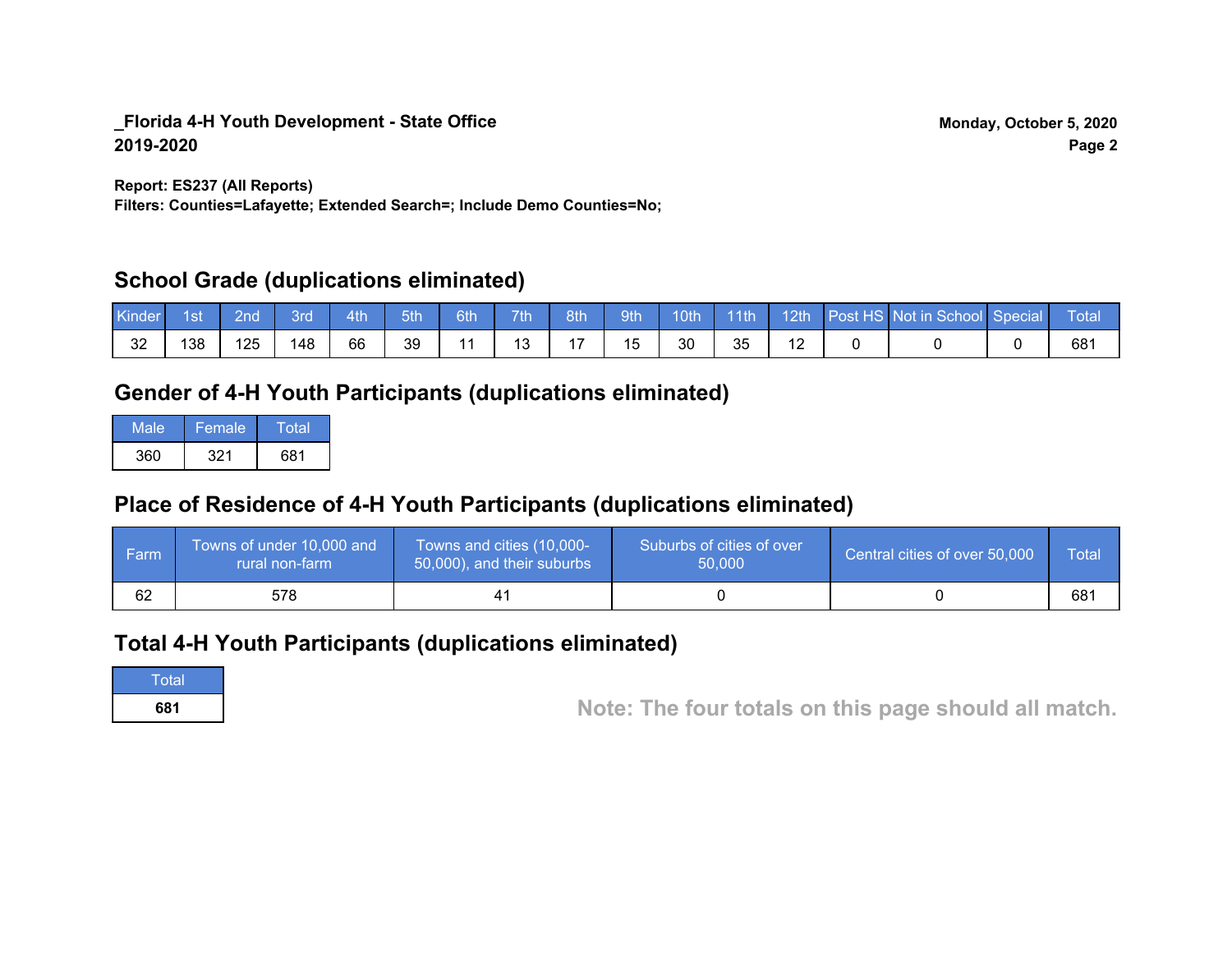**Report: ES237 (All Reports)**

**Filters: Counties=Lafayette; Extended Search=; Include Demo Counties=No;**

| <b>ETHNICITY</b>       | <b>TOTAL YOUTH</b> |
|------------------------|--------------------|
| Hispanic or Latino     | 195                |
| Not Hispanic or Latino | 486                |

Directions: Type in the appropriate numbers for your project. Ethnicity is separate from race. YOu should indicate an ethnicity category for each participant and all racial categories that apply to each participant (i.e. a participant of more than one race would be recorded in each applicable racial category). Ideally, your total participants should equal the total of numbers in your ethicity section. Totals of racial categories will be equal to or greater than your total participants if they all report racial information.

4-H Youth Participants: Any youth taking part in programs provided as a result of action by extension personnel (professional. Paraprofessional. And volunteer). This includes youth participation in programs conducted through 1862, 1890, and 1994 land-grant universities, EFNEP, urban gardening, and other programs that may not actually use the 4-H name and emblem with participants.

| <b>RACE</b>                               | <b>TOTAL YOUTH</b> |
|-------------------------------------------|--------------------|
| American Indian or Alaskan Native         | 29                 |
| Asian                                     | 2                  |
| <b>Black or African American</b>          | 77                 |
| Native Hawaiian or other Pacific Islander | 72                 |
| White                                     | 470                |
| Youth Indicating More Than One Race       | 31                 |
| <b>Undetermined</b>                       | ŋ                  |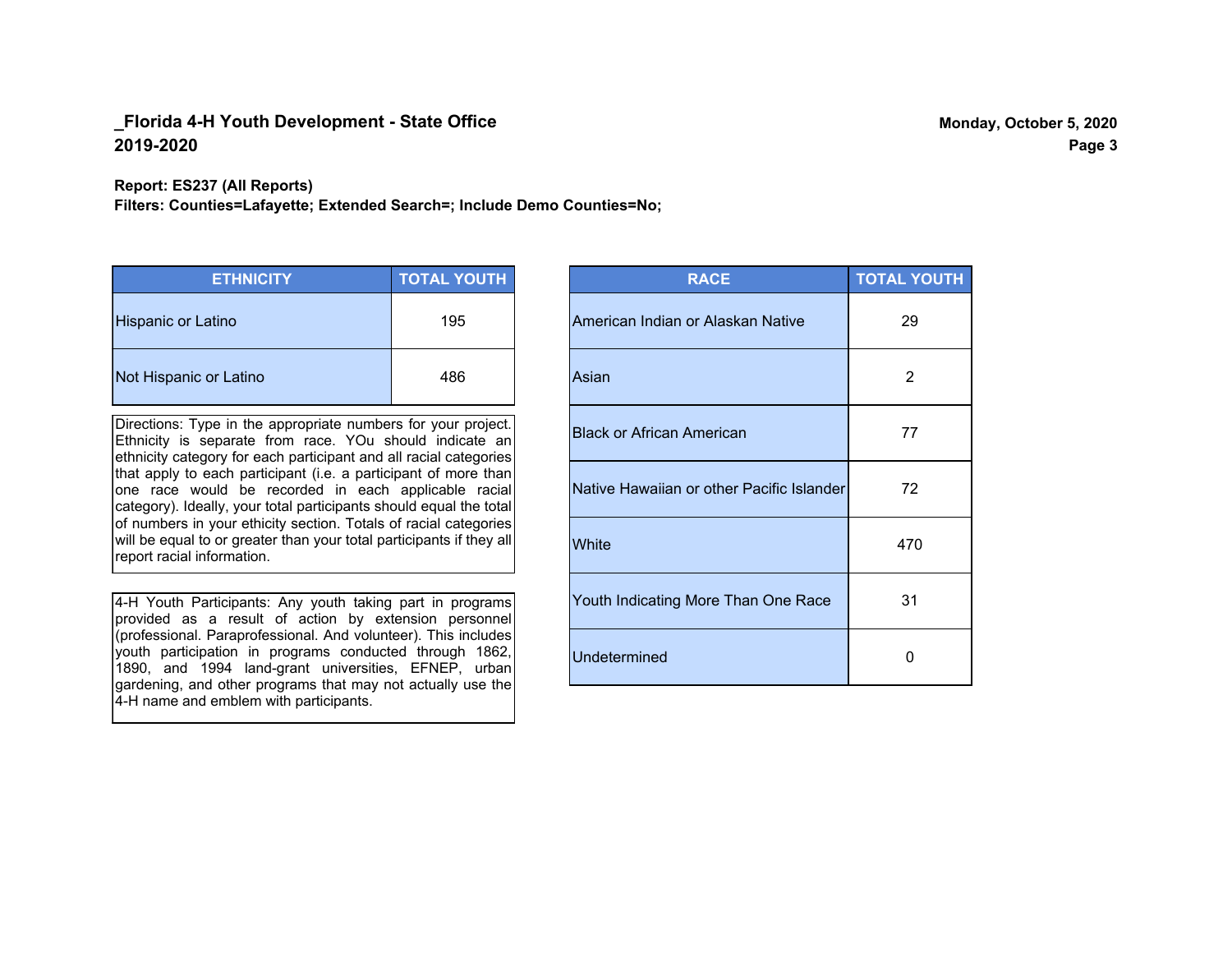**Report: ES237 (All Reports)**

**Filters: Counties=Lafayette; Extended Search=; Include Demo Counties=No;**

| Total Number of<br><b>Adult Volunteers</b> | <b>Total Number of</b><br><b>Youth Volunteers</b> | Total |
|--------------------------------------------|---------------------------------------------------|-------|
| 70                                         | ィク                                                | R7    |

Adult Volunteer: Unpaid support for the 4-H program by an individual beyond high school age.

Youth Volunteer: Unpaid support for the 4-H program by a person who has not yet graduated from high school.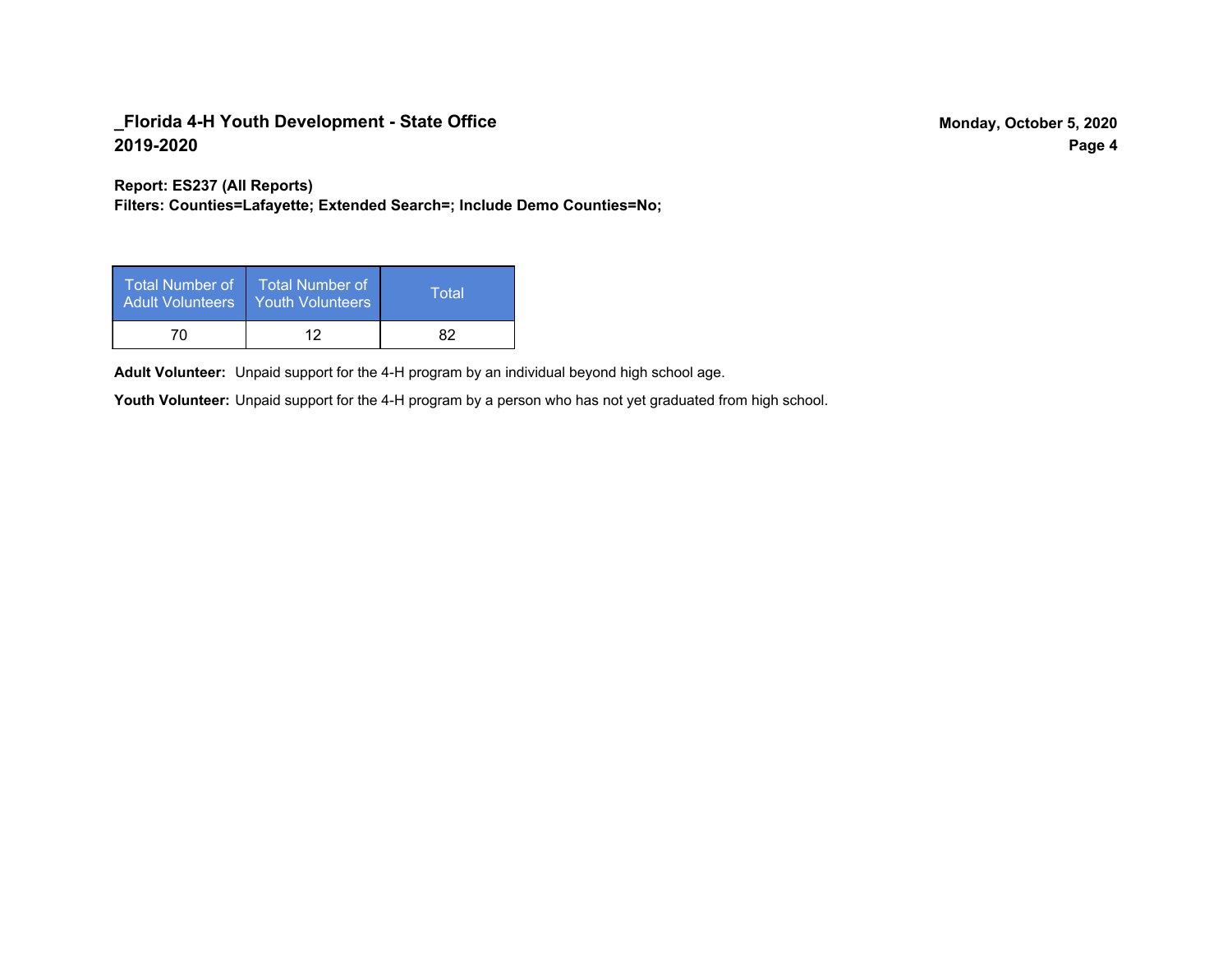248

### **Filters: Counties=Lafayette; Extended Search=; Include Demo Counties=No; Report: ES237 (All Reports)**

#### **Ag in the Classroom**

| : Agriculture Awareness                   |     |
|-------------------------------------------|-----|
| School Enrichment - Agriculture Awareness | 246 |
| School Enrichment - Pizza Garden          |     |

#### **Animals**

| (4-H Cloverbuds- ANIMALS & PETS)-retired project | 0 |
|--------------------------------------------------|---|
| (CAGED BIRDS) Retired Project                    | 0 |
| (GOATS) Retired Project                          | 0 |
| (GOATS-Pygmy) Retired Project                    | 0 |
| (HORSE-Advanced Horsemanship) Retired Project    | 0 |
| (HORSE-Horsemanship Science) Retired Project     | 0 |
| (LLAMAS AND ALPACAS)-retired project             | 0 |
| (POCKET PETS) Retired Project                    | 0 |
| <b>ANIMAL SCIENCES</b>                           | 0 |
| <b>BEEF</b>                                      | 1 |
| <b>CATS</b>                                      | 0 |
| <b>DAIRY CATTLE</b>                              | 1 |
| <b>DOGS</b>                                      | 0 |
| GOATS (Dairy)                                    | 0 |
| GOATS (Meat)                                     | 0 |
| <b>HORSE</b>                                     | 0 |
| HORSE (Horseless Horse)                          | 0 |
| <b>PETS</b>                                      | 0 |
| <b>POULTRY</b>                                   | 0 |
| <b>RABBITS</b>                                   | 0 |
| <b>SHEEP</b>                                     | 0 |
| <b>SWINE</b>                                     | 0 |
|                                                  | 2 |

#### **Biological Sciences**

| (4-H Cloverbuds-SCIENCE & TECHNOLOGY) Retired Project | 0            |
|-------------------------------------------------------|--------------|
| (Marine/Aquatic-AQUARIUMS) Retired Project            | 0            |
| (Marine/Aquatic- WETLANDS) Retired Project            | <sup>0</sup> |
| (Sciences- WINGS) Retired Project                     |              |
| (Wildlife - Bats) Retired Project                     | <sup>0</sup> |
| (Wildlife - Butterflies- WINGS) Retired Project       | <sup>0</sup> |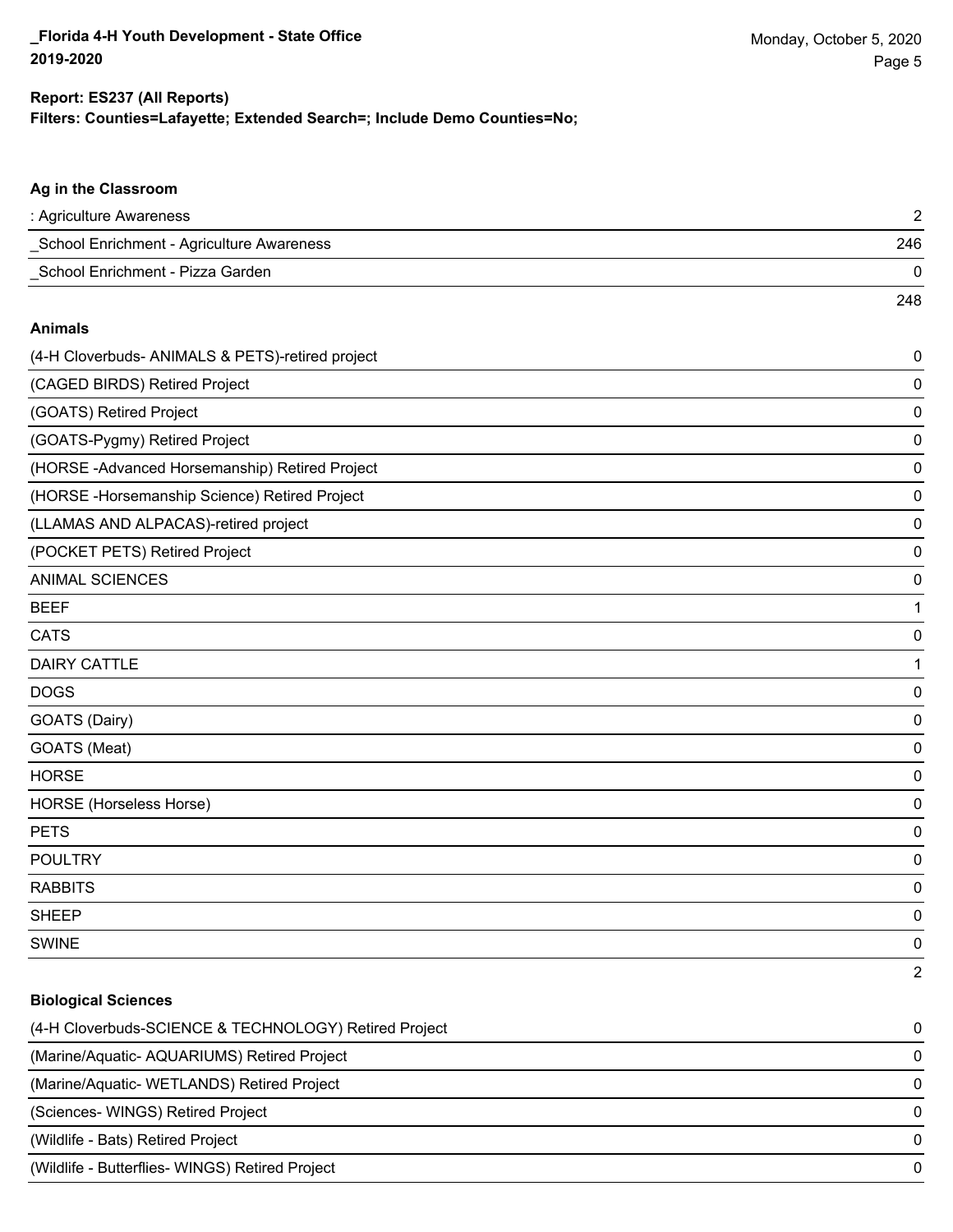#### **Filters: Counties=Lafayette; Extended Search=; Include Demo Counties=No; Report: ES237 (All Reports)**

| (Wildlife- BLUEBIRDS) Retired Project                     | 0 |
|-----------------------------------------------------------|---|
| : ABCs of ENTOMOLOGY                                      | 0 |
| : Entomology-Apiary/Beekeeping                            | 0 |
| : Meat Sciences                                           | 0 |
| : Natural Sciences                                        | 0 |
| School Enrichment - Embryology                            | 0 |
| <b>School Enrichment- Natural Sciences</b>                | 0 |
| INSECTS (ENTOMOLOGY)                                      | 0 |
| MARINE SCIENCE AND AQUATIC SCIENCES                       | 0 |
| <b>SCIENCE DISCOVERY</b>                                  | 3 |
| <b>VETERINARY SCIENCE</b>                                 | 0 |
|                                                           | 3 |
| <b>Civic Engagement</b>                                   |   |
| (4-H Cloverbuds- CITIZENSHIP)-retired project             | 0 |
| (Citizenship-INTERGENERATIONAL) Retired Project           | 0 |
| <b>CITIZENSHIP</b>                                        | 0 |
| CITIZENSHIP-COMMUNITY SERVICE                             | 0 |
| CULTURAL AND GLOBAL EDUCATION                             | 0 |
|                                                           | 0 |
| <b>Communications and Expressive Arts</b>                 |   |
| (4-H Cloverbuds- COMMUNICATIONS) Retired Project          | 0 |
| (4-H Cloverbuds- VISUAL-LEISURE ARTS) Retired Project     | 0 |
| (FILMMAKING) Retired Project                              | 0 |
| (LEISURE ARTS- Arts & Crafts) Retired Project             | 0 |
| (Leisure Arts- COLLECTIBLES) Retired Project              | 0 |
| (PHOTOGRAPHY) Retired Project                             | 0 |
| (PUBLIC SPEAKING) Retired Project                         | 0 |
| (VISUAL ARTS) Retired Project                             | 0 |
| School Enrichment - 4-H Tropicana Public Speaking Program | 0 |
| COMMUNICATIONS AND PUBLIC SPEAKING                        | 0 |
| <b>EXPRESSIVE ARTS</b>                                    | 0 |
| <b>VISUAL ARTS</b>                                        | 0 |
|                                                           | 0 |
| <b>Community / Volunteer Service</b>                      |   |

(Citizenship-PUBLIC ADVENTURES) Retired Project 0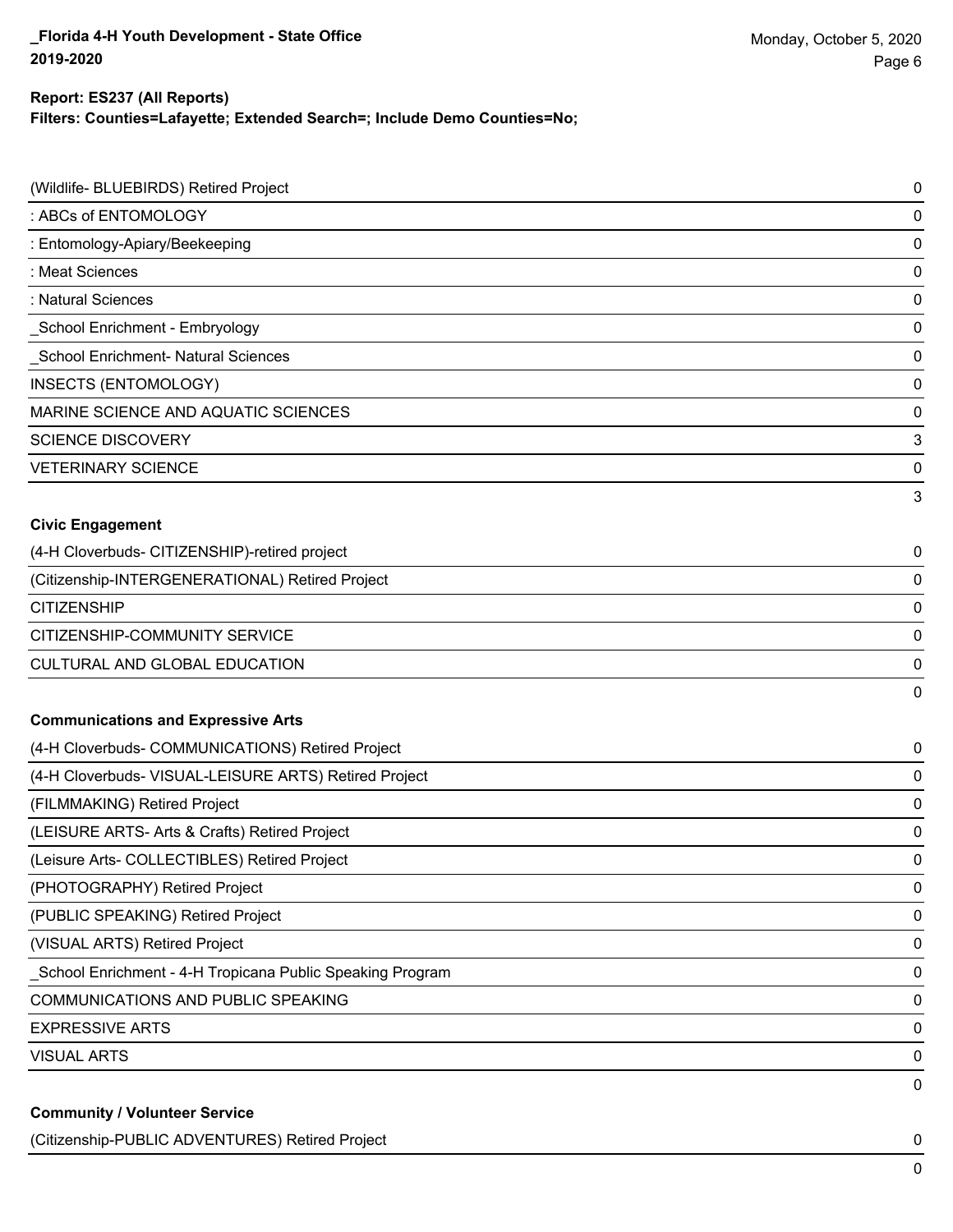#### **Filters: Counties=Lafayette; Extended Search=; Include Demo Counties=No; Report: ES237 (All Reports)**

| <b>Consumer and Family Science</b>                           |   |
|--------------------------------------------------------------|---|
| (4-H Cloverbuds- CLOTHING) Retired project                   | 0 |
| (CHILD DEVELOPMENT Babysitting) Retired Project              | 0 |
| (Clothing - SELECTION) Retired Project                       | 0 |
| (Clothing - SEWING) Retired Project                          | 0 |
| (Clothing-Sewing- QUILTING) Retired Project                  | 0 |
| (CONSUMER EDUCATION AND SHOPPING) Retired Project            | 0 |
| (Human Development - Talking with TJ) Retired Project        | 0 |
| (HUMAN DEVELOPMENT) Retired Project                          | 0 |
| (Human Development-CHOICES) Retired Project                  | 0 |
| (Money Management - FINANCIAL CHAMPIONS) Retired Project     | 0 |
| : Consumer Choices Event                                     | 0 |
| 4-H CLOVERBUDS                                               | 9 |
| Animal Science- ALL ABOUT ANIMALS                            | 0 |
| Animal Sciences- LIVESTOCK JUDGING                           | 0 |
| Animals-PETS/SMALL ANIMALS                                   | 0 |
| CHILD DEVELOPMENT & CHILD CARE                               | 0 |
| Citizenship-SERVICE LEARNING                                 | 0 |
| <b>CLOTHING &amp; SEWING</b>                                 | 0 |
| <b>Exploring Farm Animals</b>                                | 0 |
| Hog-n-Ham Project                                            | 0 |
| Marine Science                                               | 0 |
| <b>MONEY MANAGEMENT</b>                                      | 0 |
| Performing Arts-DANCE/MOVEMENT                               | 0 |
| Pet Pals                                                     | 0 |
| Plant Pals, K-3 (5-8 yrs)                                    | 0 |
| test                                                         | 0 |
| Wildlife - Birds                                             | 0 |
|                                                              | 9 |
| <b>Environmental Education / Earth Sciences</b>              |   |
| (4-H Cloverbuds- ENVIRONMENT-Earth Sciences) Retired Project | 0 |
| : Recycling                                                  | 0 |
| : Water Education                                            | 0 |
| School Enrichment - Project Learning Tree                    | 0 |
| School Enrichment- Environmental Sciences                    | 0 |
| <b>EARTH SCIENCES</b>                                        | 0 |
|                                                              |   |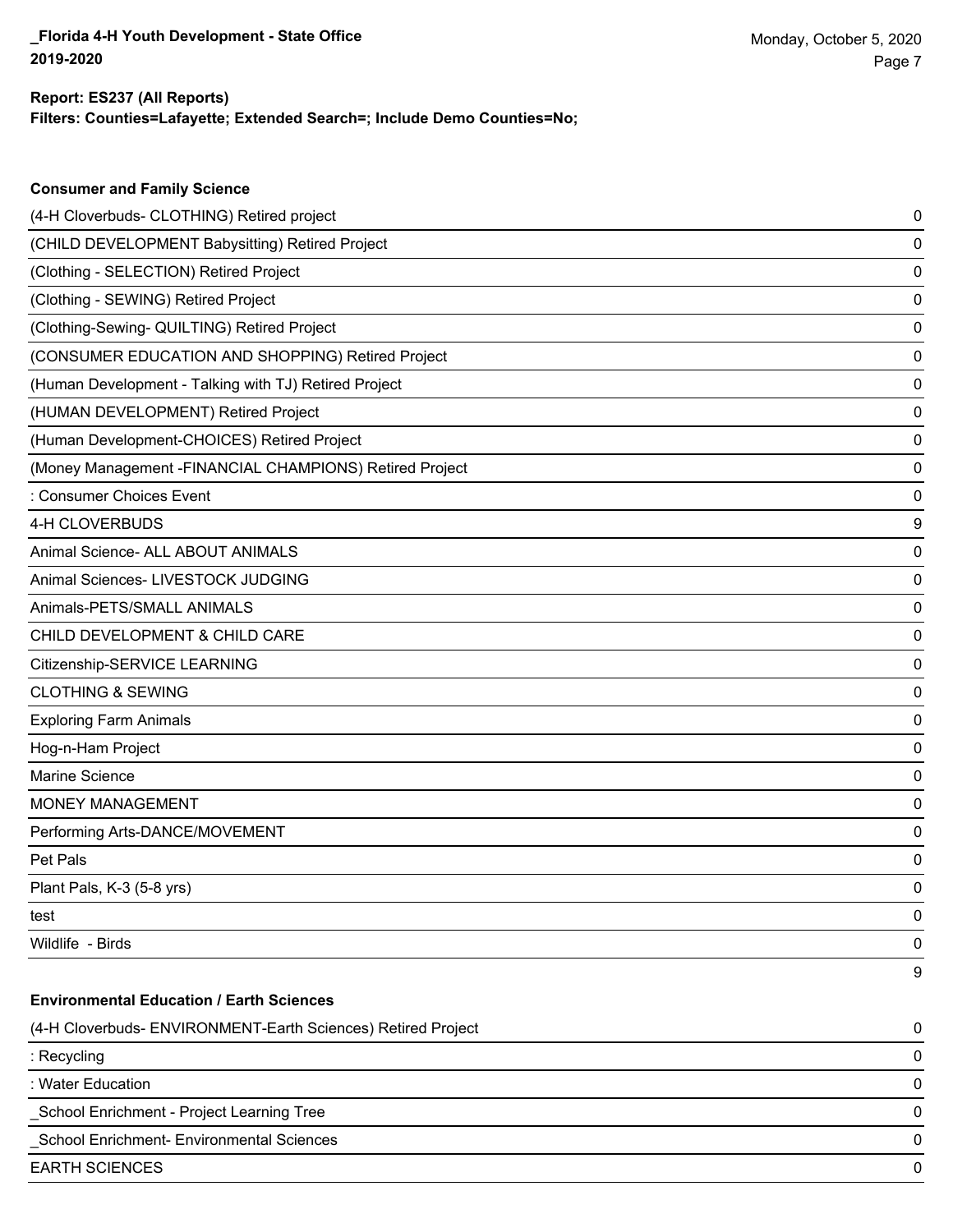**Filters: Counties=Lafayette; Extended Search=; Include Demo Counties=No;**

| <b>ENVIRONMENTAL SCIENCES</b>                       | 0 |
|-----------------------------------------------------|---|
| <b>FORESTRY</b>                                     | 0 |
| <b>OUTDOOR EDUCATION</b>                            |   |
| SOIL AND WATER SCIENCES                             | 0 |
| SPORTFISHING                                        | 0 |
| <b>SS - SHOOTING SPORTS</b>                         | 0 |
| <b>SS-ARCHERY</b>                                   | 0 |
| SS-HUNTING 10y/o                                    | 0 |
| SS-MUZZLELOADING 12y/o                              | 0 |
| SS-RIFLE, AIR                                       | 0 |
| SS- RIFLE, SMALL BORE                               | 0 |
| SS-SHOTGUN 10y/o                                    | 0 |
| <b>WILDLIFE &amp; HABITATS</b>                      | 0 |
|                                                     | 1 |
| <b>Foods and Nutrition</b>                          |   |
| (4-H Cloverbuds- FOODS & NUTRITION) Retired Project | 0 |

| ודדו טוטיטוטטט שטטט ע ויטווירן אַ טעטט ו              | ັ        |
|-------------------------------------------------------|----------|
| (Food - SPORTS NUTRITION) Retired Project             | 0        |
| (FOOD AND FOOD PRESERVATION SCIENCES) Retired Project | 0        |
| (FOOD PREP AND COOKING) Retired Project               | 0        |
| (Food Prep- BREADS & BREADMAKING) Retired Project     | 0        |
| (Food Prep-DAIRY FOODS) Retired Project               | 0        |
| (Food Prep- MICROWAVE MAGIC) Retired Project          | 0        |
| (Food Science-FOOD PRESERVATION) Retired Project      | $\Omega$ |
| _School Enrichment - Up for the Challenge             | 0        |
| School Enrichment - YUM                               | -0       |
| <b>School Enrichment - YUMMEE</b>                     | $\Omega$ |
| <b>School Enrichment-Nutrition</b>                    | 0        |
| <b>FOOD &amp; NUTRITION</b>                           | 0        |
|                                                       | 0        |

### **Health**

| (Health-HEALTH ROCKS) Retired Project       |              |
|---------------------------------------------|--------------|
| (HEALTH: PHYSICAL ACTIVITY) Retired Project | 0            |
| : Healthy Living                            | <sup>n</sup> |
| PERSONAL WELL BEING                         |              |
|                                             |              |

Page 8

Monday, October 5, 2020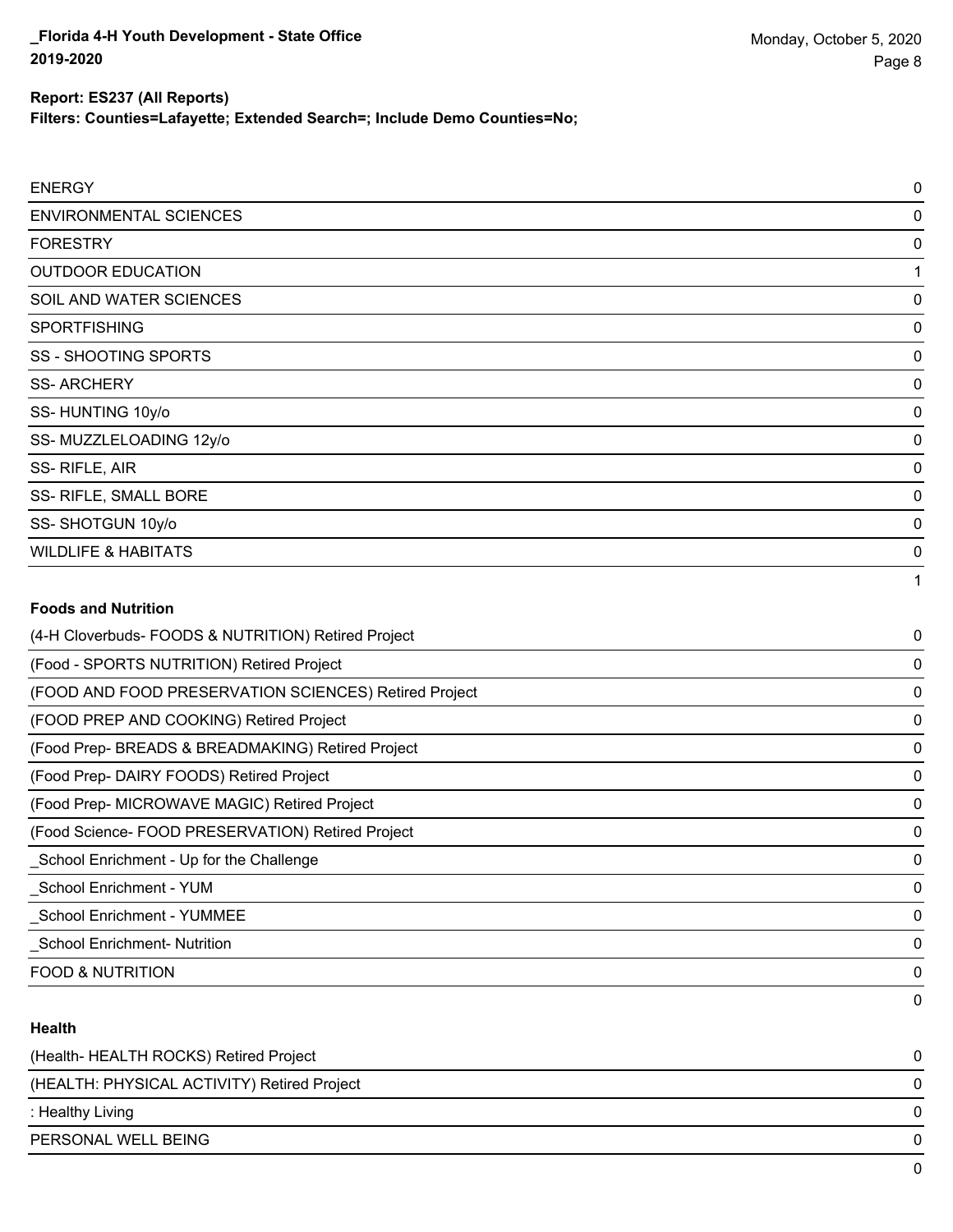## **Report: ES237 (All Reports)**

**Filters: Counties=Lafayette; Extended Search=; Include Demo Counties=No;**

| <b>Leadership and Personal Development</b>                 |    |
|------------------------------------------------------------|----|
| (4-H Cloverbuds- LEADERSHIP) Retired Project               | 0  |
| (4-H Cloverbuds_DISCOVERY Projects) Retired Project        | 0  |
| (Home Environment- CHANGING SPACES) Retired Project        | 0  |
| (Plant Sciences - Mowing for Money) Retired Project        | 0  |
| (Workforce Prep- CAREER DEVELOPMENT) Retired Project       | 0  |
| (Workforce Prep- ENTREPRENEURSHIP) Retired Project         | 0  |
| : Character Education                                      | 0  |
| : Personal Development                                     | 0  |
| <b>EXPLORING 4-H</b>                                       | 67 |
| LEADERSHIP DEVELOPMENT                                     | 0  |
| <b>WORKPLACE PREPARATION</b>                               | 0  |
|                                                            | 67 |
| <b>Personal Safety</b>                                     |    |
| (Health and Safety- ATV SAFETY) Retired Project            | 0  |
| (Health- EMERGENCY PREPARDNESS) Retired Project            | 0  |
| <b>ATV SAFETY</b>                                          | 0  |
| <b>SAFETY</b>                                              | 0  |
|                                                            | 0  |
| <b>Physical Sciences</b>                                   |    |
| (ASTRONOMY) Retired Project                                | 0  |
| : Weather and Climate                                      | 0  |
| <b>AEROSPACE</b>                                           | 0  |
|                                                            | 0  |
| <b>Plant Science</b>                                       |    |
| (4-H Cloverbuds- PLANT SCIENCES-Gardening) Retired Project | 0  |
| (GROWING CITRUS) Retired Project                           | 0  |
| (Plant Sciences-GARDENING) Retired Project                 | 0  |
| (Plants - Gardening - FLOWERS) Retired Project             | 0  |

(Plants -Gardening- VEGETABLES) Retired Project 0

(Plants -Gardening-CONTAINER GARDENING) Retired Project 0

\_School Enrichment- Gardening and Plants 270

GARDENING AND PLANTS 121

GARDENING AND PLANTS: JR MASTER GARDENER 0